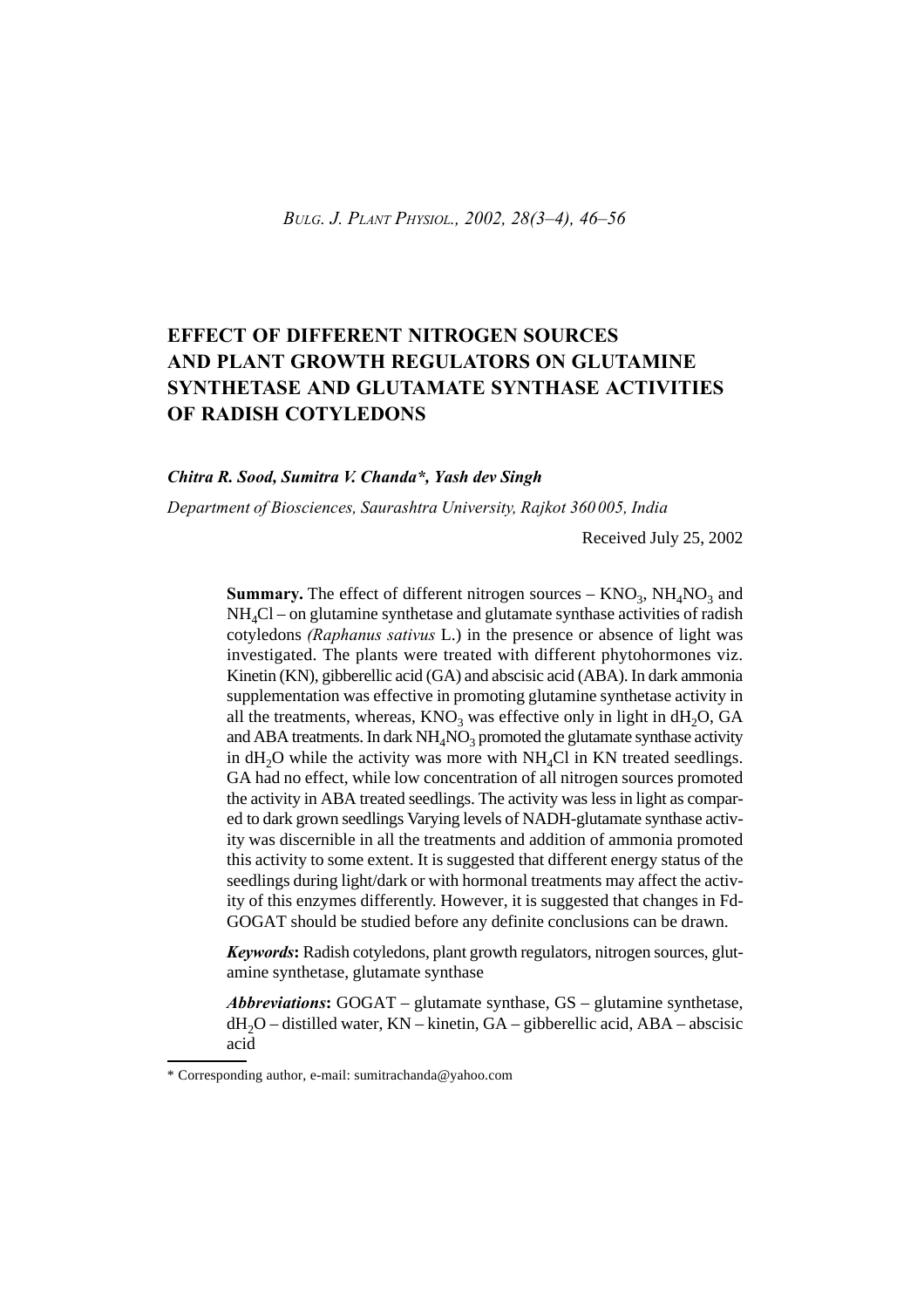#### **Introduction**

In plant tissue ammonium can be derived either from  $NO<sub>3</sub><sup>-</sup>$  reduction, uptake of supplied  $NH<sub>4</sub><sup>+</sup>$  or photorespiration. An additional internal source of ammonium is the catabolism of amino acids and N-transport compounds. Based on enzymological and inhibitor studies, Miflin and Lea (1976) proposed that the primary pathway for the assimilatory NH<sub>4</sub>, in plants, both exogenously and endogenously generated, involves the combined activities of glutamine synthetase (GS; EC 6.3.1.2.) and glutamate synthase (GOGAT; EC 1.4.1.14). Much biochemical and genetic evidence available supports this conclusion. For example, it has been shown that the potent inhibitors of GS and  $GOGAT$  block  $NH<sub>4</sub><sup>+</sup>$  assimilation (Rhodes et al., 1986a). Further, kinetic studies with  $14$ N and  $15$ N indicate that glutamine-amide is generally the first and most heavily labeled product of  $NH<sub>4</sub>$  assimilation and that glutamine carries a large percentage of the total N-flux of the plant tissue (Rhodes et al., 1986a,b). Further, GS-deficient mutants exhibit rapid accumulation of free ammonia under photorespiratory conditions (Joy, 1988).

GS catalyses the initial assimilation of  $NH<sub>4</sub><sup>+</sup>$  into glutamine while GOGAT, is responsible for its transamidation of glutamine-amidonitrogen to the amino position of 2-oxoglutarate, to form two moles of glutamate. Because the two enzymes are dependent on each other for the provision of substrate, their activities constitute a cycle which has been termed as glutamate synthase cycle. Multiple forms of these two enzymes are present in most higher plants. The cytosolic  $(GS_1)$  and chloroplastic  $(GS_2)$ forms of GS show distinct molecular weights, and are encoded by differentially regulated genes in several species (Beckeret. al., 1992; Sakakibara et. al., 1992). Similarly, two isoforms of GOGAT have been purified and characterized, one dependent on ferredoxin as reductant (Fd-GOGAT; EC 1.4.7.1), whereas, the other utilizes NADH (NADH-GOGAT; EC 1.4.1.4.) (Suzuki et al., 1982).

Studies with barley mutants lacking  $GS_2$ , show that the major role of  $GS_2$  in chloroplasts is to deal with the flux of  $NH<sub>4</sub><sup>+</sup>$  through the photorespiratory N-cycle (Wallsgrove et al., 1987). Similarly, mutants lacking Fd-GOGAT in chloroplasts are also lethal mutations Similarly,  $\overline{NO_3}$  increased the abundance of  $\overline{GS}_2$  and Fd-GOGAT protein in cultured rice cells (Hayakawa et al., 1990).

The assimilation of inorganic N into amino acids, proteins, and other macromolecules requires provision of carbon skeletons. A cell, therefore, is dependent upon the product of recent photosynthesis or endogenous carbohydrate reserves. It has been shown that in cells lacking readily metabolizable carbohydrate reserves,  $NH_4^+$  assimilation is greatly reduced (Turpin et al., 1991). Many authors reported that  $NH<sub>4</sub><sup>+</sup>$  enrichment both to higher plants and algae, causes a decrease in the flow of recent photosynthesis to sucrose and starch (Preiss et al., 1985), and that the supply of reducing equivalents and carbon skeleton may regulate  $NH<sub>4</sub>$  assimilation (Turpin et al., 1988).

Considering the aforesaid, in the present paper, changes in the levels of glutamine synthetase and glutamate synthase activities, in hormone treated radish seedlings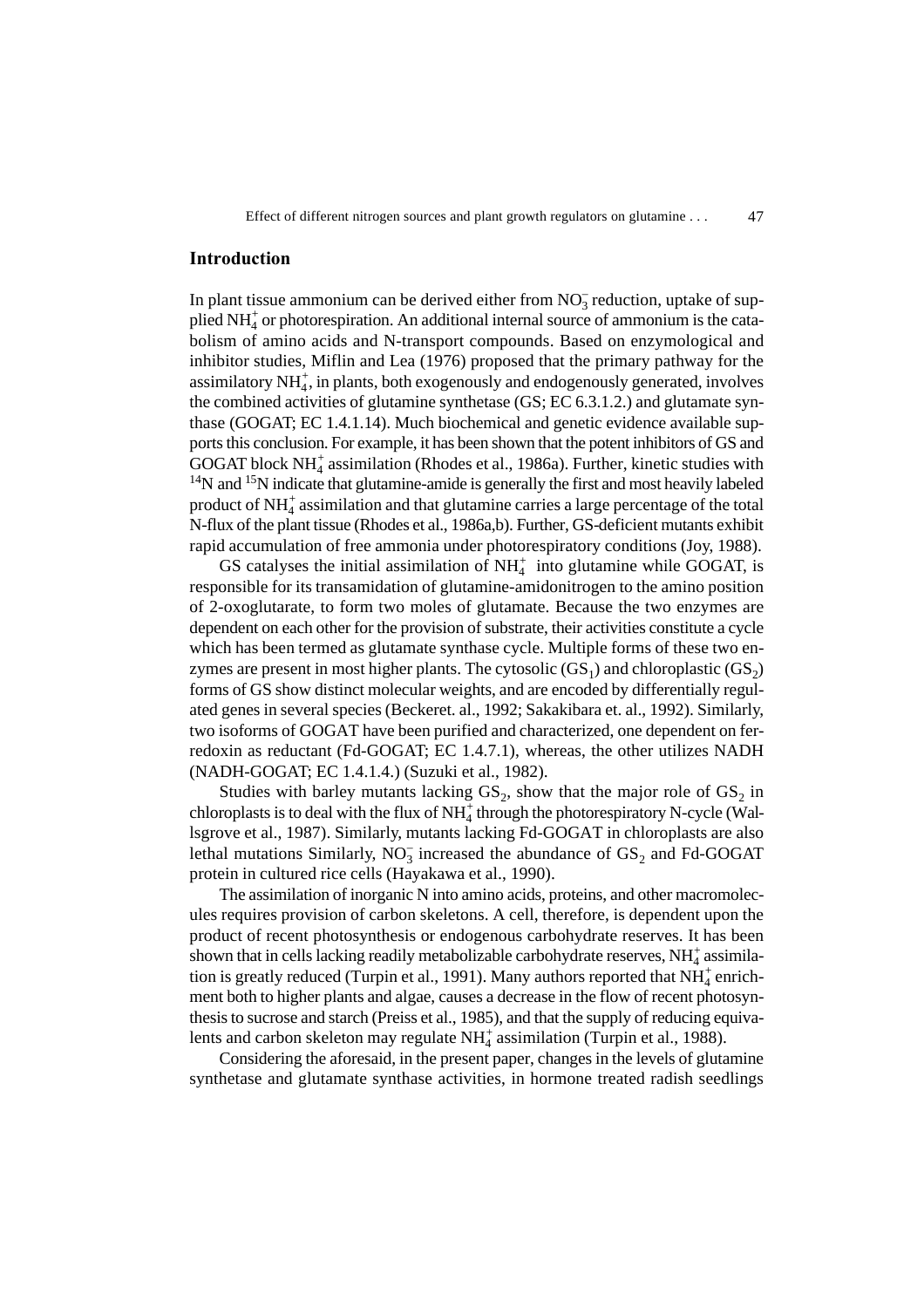grown with different concentrations of  $\rm{KNO}_{3}, \rm{NH}_{4}Cl$  and  $\rm{NH}_{4}NO_{3}$  in light and dark conditions, were investigated.

## **Material and Methods**

Seeds of radish *(Raphanus sativus L)* were soaked in dH<sub>2</sub>O for 1h and germinated in the dark on a wet filter paper (Whatman No.1) for 36 h. Seedlings with radicle length of approximately 1cm, were transferred to sieve culture dishes containing N-free nutrient solution (Doddema and Telkamp, 1979) and phytohormones (KN  $20 \mu M$ , GA 150  $\mu$ M, ABA 40  $\mu$ M). Half of the dishes were then transferred to light (Ca, 20  $\mu$ M.s<sup>-2</sup>.m<sup>-1</sup>) and the rest were kept in a dark room at constant temperature  $(25\pm2\degree C)$ . The seedlings were allowed to grow under continuous light/dark conditions for 24 h. Seedlings of equal size were selected and transferred to different concentrations of  $\mathrm{KNO}_3\mathrm{,NH}_4\mathrm{Cl}$ and  $NH<sub>4</sub>NO<sub>3</sub>$  (0, 5, 15, 30, 45, 60, and 90 mM), prepared in fresh nutrient solution containing different phytohormones. For another 17 h the same hormone-pretreated seedlings were incubated with different N-forms in light/dark. The enzyme extract was prepared from the cotyledons of these seedlings for the estimation of both GS and GOGAT activities.

#### **Enzyme extraction**

For the preparation of enzyme extract, required number of cotyledons, from seedlings of the above described treatments, were separated off and weighed. The chilled material was homogenized in pre-chilled Tris-HCl extraction buffer (300mM pH 7.8) containing ethylenediaminetetraacetic acid (EDTA) (100 mM) and mercaptoethanol (5mM), in a cooled mortar at  $4^{\circ}C$  in a cold room. The homogenate was first filtered through 4–5 layers of muslin cloth and then centrifuged at  $15000 \times g$  for 20 min. The resulting supernatant was passed through a 15 ml column of sephadex G-25 pre-equilibrated with the same extraction buffer. The desalted preparation was then used for the assay of the enzymes.

#### **Assay of glutamine synthetase**

GS activity was assayed following the modified method of McCormack et al. (1982). The assay mixture 92.2 ml consisted, of 114mM imidazole buffer (pH 7.2), 11.4 mM ATP, 45 mM NH<sub>2</sub>OH: HCl, 45 mM MgSO<sub>4</sub>.7H<sub>2</sub>O and the enzyme extract. After 45 min of incubation at 30 °C the reaction was terminated by adding  $\text{FeCl}_3$  reagent (10%  $\text{FeCl}_3$ ) in 0.2 N HCl, 24% TCA and 50%  $(v/v)$  HCl mixed in the ratio of 1:1:1). A blank, to which  $FeCl<sub>3</sub>$  was added prior to the addition of enzyme, served as the control. The precipitated protein was removed by centrifugation. The r-glutamyl hydroxamate in the supernatant was measured at 540 nm. The activity was expressed as nmol glutamyl hydroxamate produced.h<sup>-1</sup>.cotyledon<sup>-1</sup>.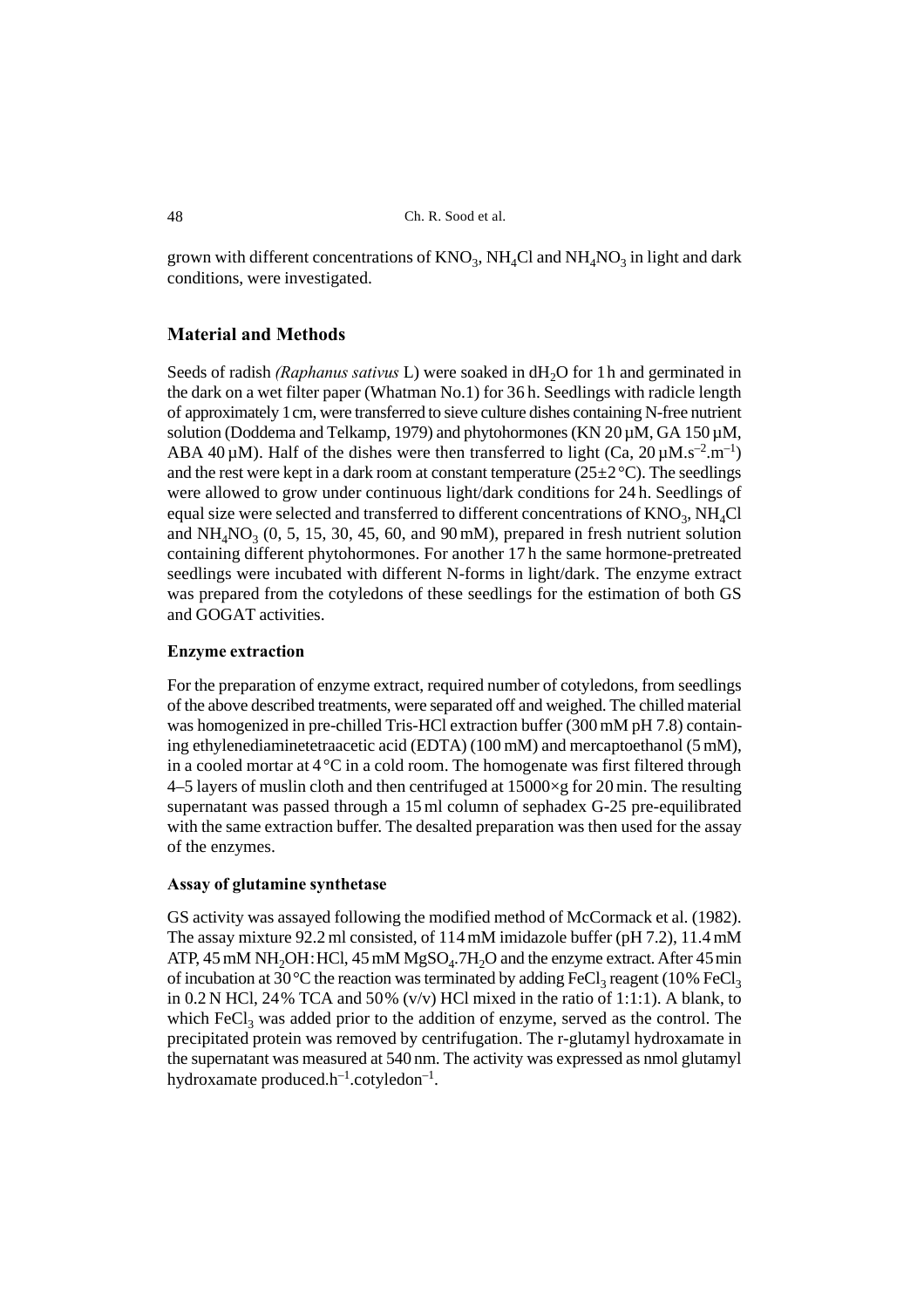#### **Assay of NADH-glutamate synthase**

NADH-GOGAT activity was estimated by spectrophotometric assay as described by Chen and Cullimore (1988). The assay mixture in a 3 ml final volume, consisted of 40mM potassium phosphate buffer (pH 7.5), 10mM L-glutamine, 10mM 2-oxoglutarate, 0.14mM NADH and enzyme extract. The control lacked glutamine, NADH and 2-oxoglutarate. Reaction was started with the addition of enzyme. The oxidation of NADH was observed at 340 nm and the activity is expressed as nmol NADH oxidiz $ed.h^{-1}.cotyledon^{-1}.$ 

In all the enzyme assays, optimum pH and conditions for linear rate were determined with respect to substrate concentration and time. The experiments were repeated at least three times and results of one of the replicate experiment are presented.

## **Results and discussion**

Even in the absence of external  $NO_3^-$  or  $NH_4^+$ , the cotyledons recorded considerably high GS activity, in dark (Fig. 1a). However, upon external addition of  $NO_3^-$  and/or  $NH<sub>4</sub><sup>+</sup>$ , a considerable variation in GS activity was discernible. The concentration-response curves of the three N-sources used revealed that the addition of increasing concentrations of  $\mathrm{KNO}_3$  inhibited GS activity while, NH<sub>4</sub>Cl promoted it. The activity was intermediate in  $NH_4NO_3$  treatment. In contrast to this, GS activity in light was significantly promoted by all the three nitrogen sources used and maximum promotion was recorded in  $\rm{KNO_3}$  and  $\rm{NH_4NO_3}$  (Fig. 1b) In higher plants GS functions to assimilate NH<sub>4</sub> generated or mobilized during processes such as seed germination, photorespiration, NO<sub>2</sub> reduction, N<sub>2</sub> fixation and primary NH<sub>4</sub><sup>+</sup> assimilation from the soil (Miflin and Lea, 1982). The two isoforms of GS have been shown to be localized in different subcellular compartments (chloroplast and cytosol) (Hirel and Gadal, 1981) and are differentially present in various organs. Studies on pea with GS cloned genes have shown that the expression of chloroplastic GS mRNA  $(GS_2$  mRNA) in leaves is regulated by light, in a phytochrome mediated fashion (Tingey et al., 1989), and that the levels of  $GS_2$  mRNA are affected by photorespiratory growth conditions. This suggests a major role of  $\mathrm{GS}_2$  in the reassimilation of photorespiratory NH $_4^+$ . In contrast, the  $\mathrm{GS}_1$ protein and transcripts are found at relatively high levels in non green tissue, such as roots and etiolated shoots, and its role in the generation of glutamine for intracellular N-transport from cotyledons of germinated seedlings and in  $N_2$  fixing nodules have been highlighted (Coruzzi, 1991). In the present study  $NH<sub>4</sub><sup>+</sup>$  supplementation resulted in an increase in GS activity. The similar effects with  $NH<sub>4</sub><sup>+</sup>$  on GS activity have also been reported by, Sugiharto and Sugiyama (1992). However, addition of  $\mathrm{KNO}_3$  promoted GS activity, only in light while in dark it was inhibited.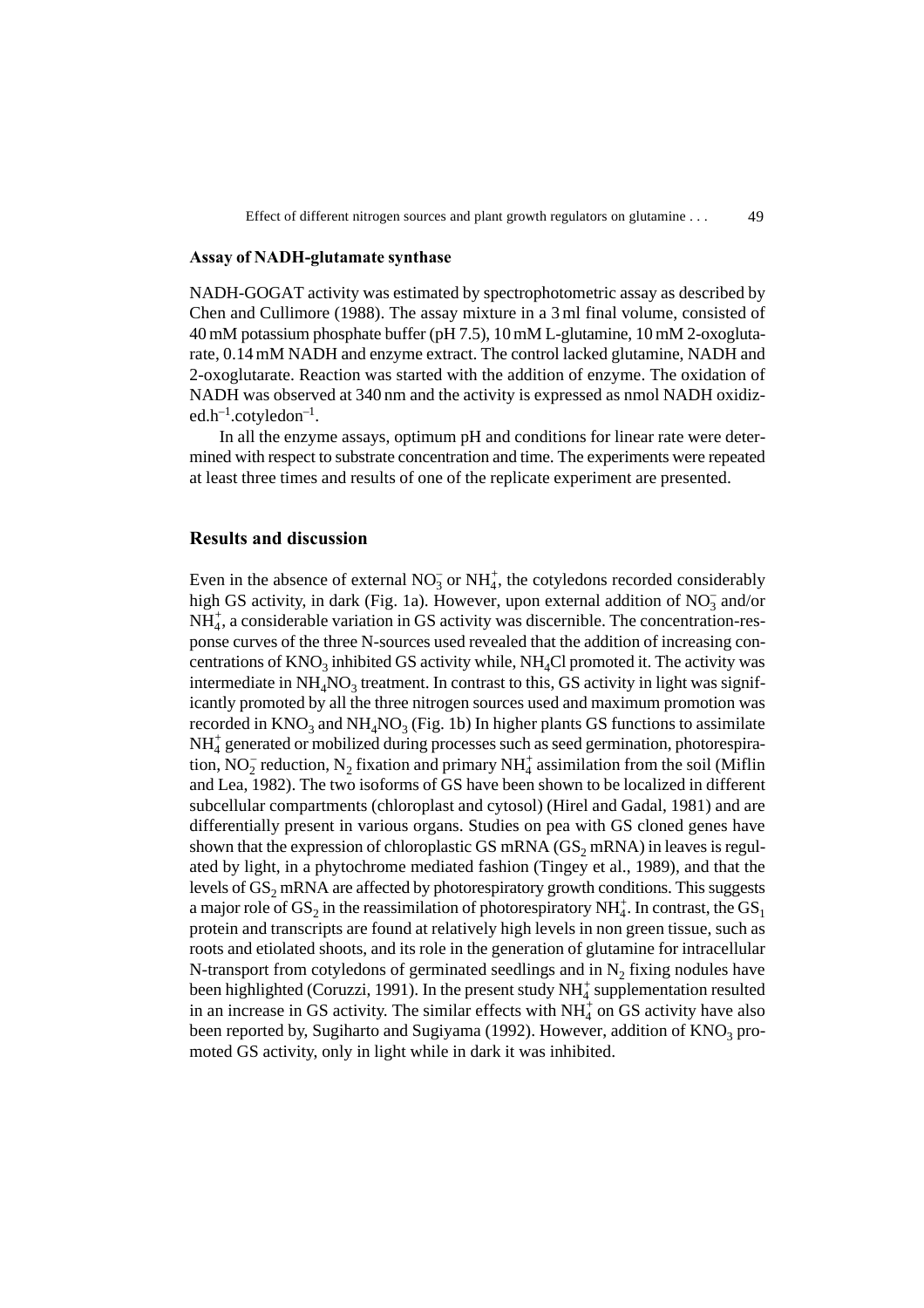

3600 a nmol r-glutamyl hydroxamate produced/h/cotyledon nmol r-glutamyl hydroxamate produced/h/cotyledon 3000 2400 1800 1200 3600 b 3000 2400 1800 1200 ി  $\overline{\mathfrak{o}}$  $\overline{90}$ 5 15 30 45 60 Concentration, mM

**Fig.1**. Changes in glutamine synthetase activity with different ambient concentrations of  $KNO<sub>3</sub>$  $(X-X)$ , NH<sub>4</sub>Cl (o—o) and NH<sub>4</sub>NO<sub>3</sub> (o—o) in the cotyledons of (a) dark grown and (b) light grown dH2O treated radish seedlings. Vertical bars represent ±SD (wherever bars are absent, SD is so small that it is within the symbol).

**Fig.2**. Changes in glutamine synthetase activity with different ambient concentrations of  $KNO<sub>3</sub>$  $(X-X)$ , NH<sub>4</sub>Cl ( $\leftarrow \rightarrow$ ) and NH<sub>4</sub>NO<sub>3</sub> ( $o$ — $o$ ) in the cotyledons of (a) dark grown and (b) light grown KN treated radish seedlings. Vertical bars represent ±SD (wherever bars are absent, SD is so small that it is within the symbol).

Redinbough and Campbell (1993) have shown that  $GS_2$  mRNA transcripts accumulate rapidly and transiently in cells exposed to  $NO_3^-$  while  $NH<sub>4</sub>$  treatment had no effects, and suggested that  $NH_4^+$  taken up by the roots is assimilated via  $GS_1$ .

In the absence of any form of N in the medium, KN treatment promoted GS activity in light as well as in dark. Supplementing these seedlings with  $NH<sub>4</sub>Cl$  significantly promoted GS activity (Fig. 2a) while, addition of  $KNO<sub>3</sub>$  decreased the activity. In  $NH_4NO_3$  supplementation, slight promotion in activity was discernible. In light grown KN-treated seedlings,  $NH_4NO_3$  and  $NH_4Cl$  addition promoted GS activity while,  $\rm{KNO_3}$  was not effective (Fig. 2b). Treatment of seedlings with GA also promoted GS activity in the absence of N in the medium. Both  $NH_4NO_3$  and  $NH_4Cl$  further promoted the activity while,  $\rm{KNO_3}$  inhibited it (Fig. 3a). Like dH<sub>2</sub>O-control, here also,  $\rm{KNO_3}$ supplementation was most effective in light while,  $NH_4NO_3$  and  $NH_4Cl$  showed promotion only at higher concentrations (Fig. 3b). Abscisic acid promoted GS activity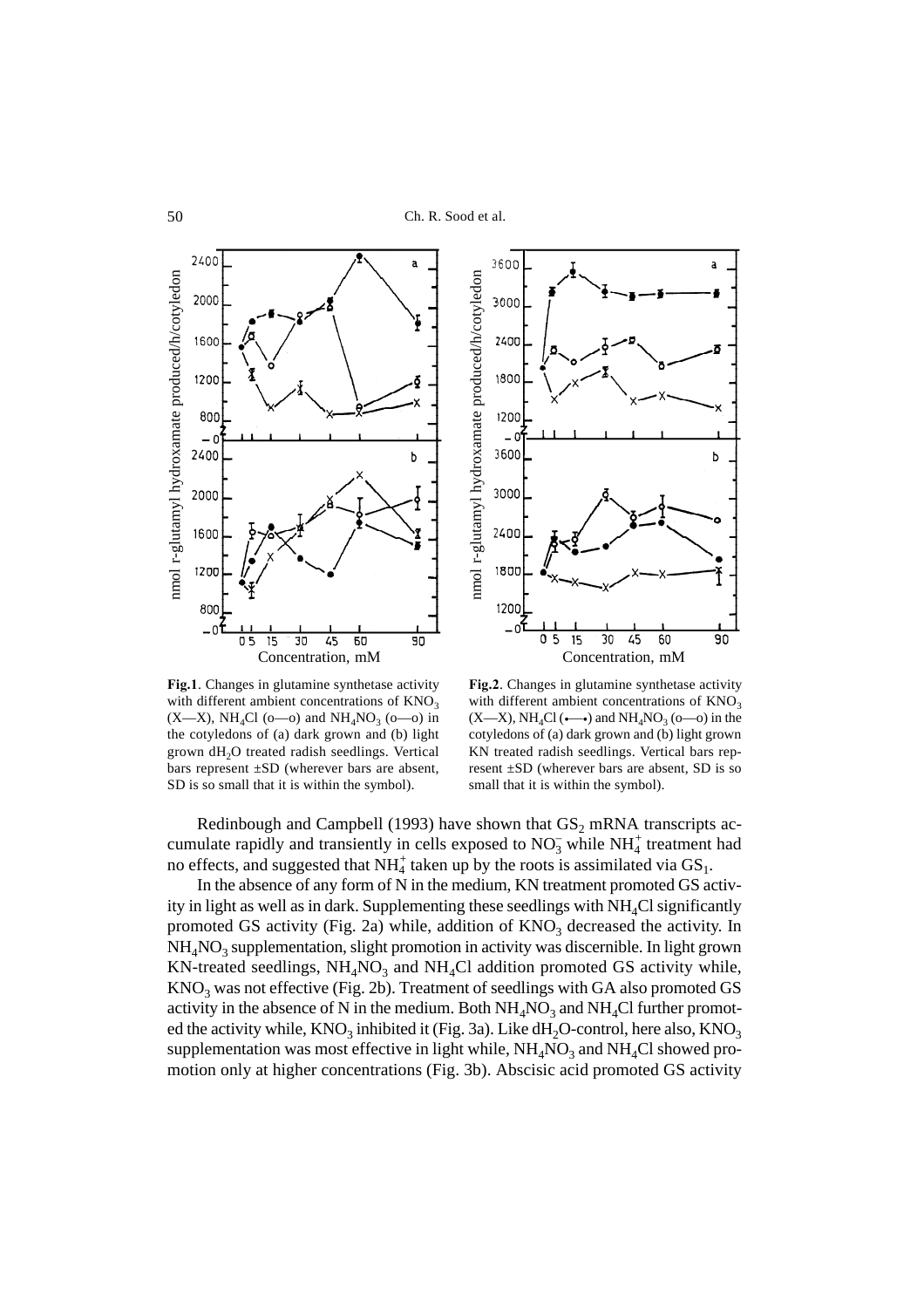

**Fig.3**. Changes in glutamine synthetase activity with different ambient concentrations of  $KNO<sub>3</sub>$  $(X-X)$ , NH<sub>4</sub>Cl ( $\leftarrow \rightarrow$ ) and NH<sub>4</sub>NO<sub>3</sub> ( $o$ — $o$ ) in the cotyledons of (a) dark grown and (b) light grown GA treated radish seedlings. Vertical bars represent ±SD (wherever bars are absent, SD is so small that it is within the symbol).



**Fig. 4**. Changes in glutamine synthetase activity with different ambient concentrations of  $KNO<sub>3</sub>$  $(X-X)$ , NH<sub>4</sub>Cl ( $\longleftrightarrow$ ) and NH<sub>4</sub>NO<sub>3</sub> ( $o$ — $o$ ) in the cotyledons of (a) dark grown and (b) light grown ABA treated radish seedlings. Vertical bars represent  $\pm SD$  (wherever bars are absent, SD is so small that it is within the symbol).

only in light in the absence of N in the medium. In dark, both  $NH_4NO_3$  and  $NH_4Cl$ were able to enhance GS activity and  $KNO<sub>3</sub>$  inhibited it (Fig. 4a). In light grown seedlings, on the other hand,  $KNO<sub>3</sub>$  promoted GS activity which is similar to the promotion recorded in  $dH_2O$ -control and GA grown seedlings (Fig. 4b).

From the above mentioned experiments, it was clear that in dark,  $NH<sub>4</sub><sup>+</sup>$  supplementation was effective in promoting GS activity while  $NO<sub>3</sub><sup>-</sup>$  was effective in light. Nassimilation is among the most energy-intensive processes in plants, requiring the transfer of 2 electrons for  $\rm NO_3^-$  converting to  $\rm NO_2^-$ , 6 electrons for  $\rm NO_2^-$  converting to  $NH_4^+$  and 2 electrons and 1 ATP per  $NH_4^+$  converting to glutamate. In light, the ATP and reductant supply, necessary for these reactions, are generated photochemically (Anderson and Done, 1977), whereas, the dark-grown plants may divert a significant proportion of reductant from mitochondrial electron transport (Bloom et al., 1992). During dark  $NO_3^-$  assimilation, shoots of higher plants (Bloom et al., 1989) and algae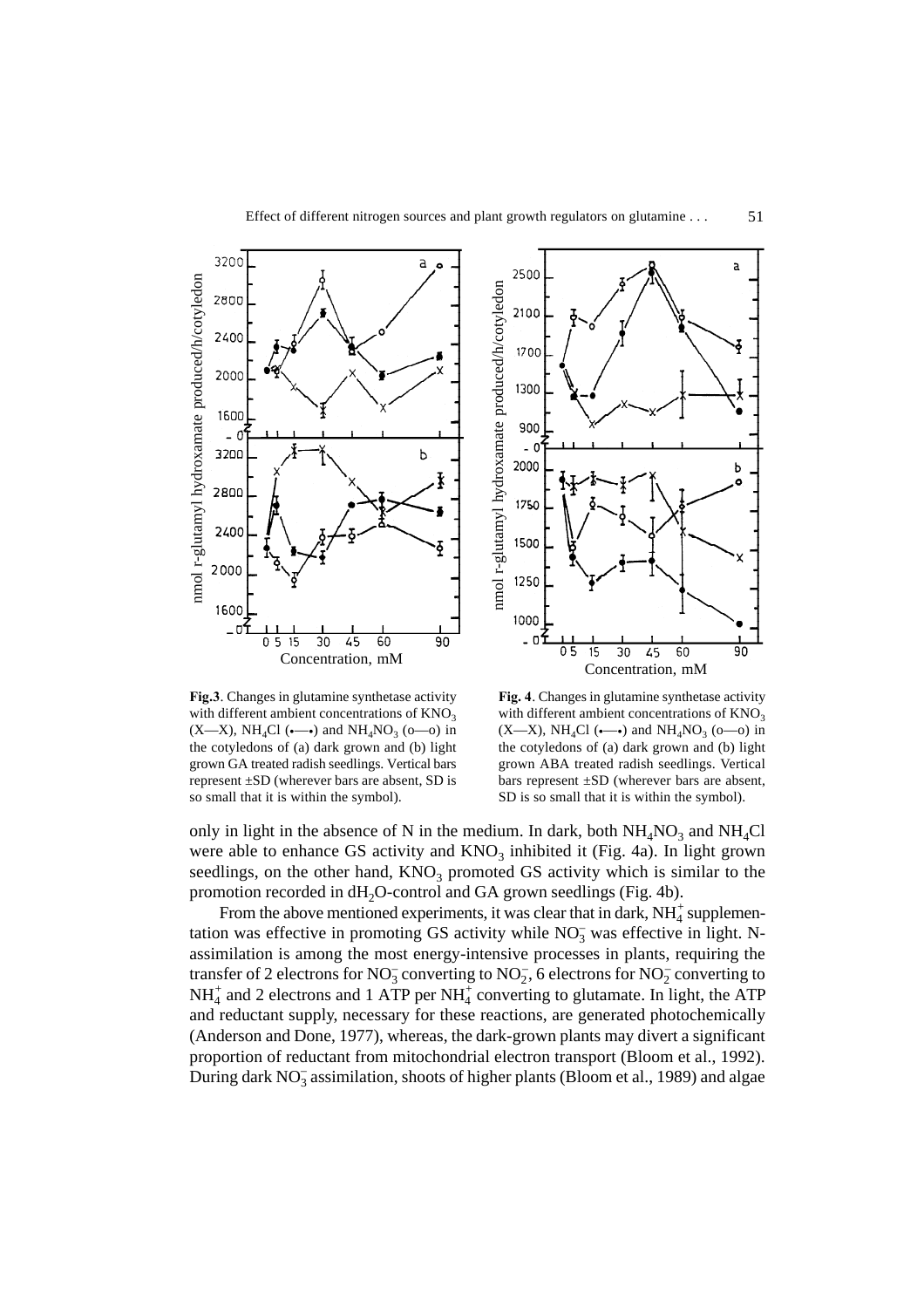Ch. R. Sood et al.

(Weger and Turpin, 1989) evolved  $CO_2$  sufficiently faster than they consumed  $O_2$ , presumably because the TCA cycle or the OPP pathway catabolized the substrate and transported some electrons to  $NO_3^-$  and  $NO_2^-$  rather than to  $O_2$ . These results indicated that in dark, shoots expend up to 25% of their respiratory energy on N-assimilation (Bloom et al., 1989), while studies with  $NH<sub>4</sub><sup>+</sup>$  assimilation indicated that nearly 14% of carbon catabolism is coupled to  $NH<sub>4</sub><sup>+</sup>$  absorption and assimilation (Bloom et al., 1992). The lower activity of GS during  $KNO<sub>3</sub>$  supplementation in dark may, therefore, indicate that the availability of ATP and reductant may be limited when compared to light-grown seedlings. It is only in KN-treated and  $KNO_3$ -fed seedlings that  $KNO_3$ was not able to promote GS activity in light (Fig. 4b). In an earlier work (Sood et al., 2000) it was shown that nitrate reductase activity was inhibited by KN treatment and thus, the decreased assimilation of  $NO_3^-$  to  $NH_4^+$  may inhibit GS activity.



**Fig. 5**. Changes in glutamate synthase activity with different ambient concentrations of  $KNO<sub>3</sub>$  $(X-X)$ , NH<sub>4</sub>Cl (•—•) and NH<sub>4</sub>NO<sub>3</sub> (o—o) in the cotyledons of (a) dark grown and (b) light grown dH<sub>2</sub>O treated radish seedlings. Vertical bars represent ±SD (wherever bars are absent, SD is so small that it is within the symbol).

**Fig. 6**. Changes in glutamate synthase activity with different ambient concentrations of  $KNO<sub>3</sub>$  $(X-X)$ , NH<sub>4</sub>Cl ( $\leftarrow \rightarrow$ ) and NH<sub>4</sub>NO<sub>3</sub> ( $o$ — $o$ ) in the cotyledons of (a) dark grown and (b) light grown KN treated radish seedlings. Vertical bars represent ±SD (wherever bars are absent, SD is so small that it is within the symbol).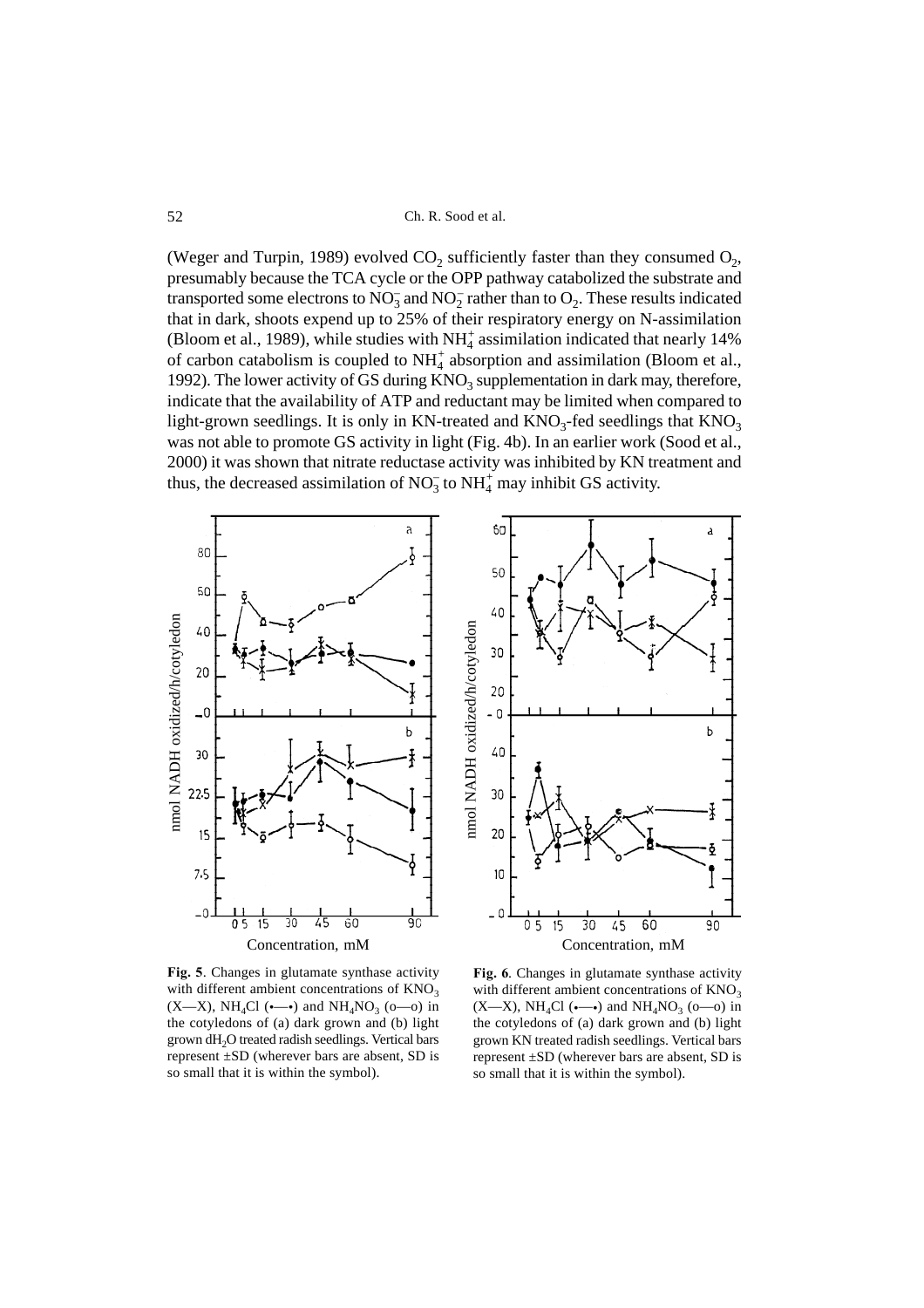Glutamate synthase, is the second enzyme of "glutamate synthase cycle". Although, in higher plants, Fd and NADH dependent GOGAT have been reported, it is suggested that NADH-GOGAT may be more important in N-metabolism during the earlier growth period and in dark. In the present study, considerable NADH-GOGAT activity was recorded in the absence of N in the medium (Fig. 5). Supplementation with  $NH_4^+$  or  $NO<sub>3</sub><sup>-</sup>$  alone did not affect the activity to a larger extent. However, addition of  $NH<sub>4</sub>NO<sub>3</sub>$ in dH2O-control seedlings promoted NADH-GOGAT in dark (Fig. 5a). In contrast to this, KN-treated seedlings, in dark, recorded higher NADH-GOGAT activity when  $NH<sub>4</sub>Cl$  was the N-source, while  $KNO<sub>3</sub>$  and  $NH<sub>4</sub>NO<sub>3</sub>$  had slightly inhibitory effects (Fig. 6a). No considerable effect of N-source was evident in dark-grown GA-treated seedlings (Fig. 7a), while in ABA-treated seedlings, all N-sources promoted the activity at low concentrations (Fig. 8a).



**Fig. 7**. Changes in glutamate synthase activity with different ambient concentrations of  $KNO<sub>3</sub>$  $(X-X)$ , NH<sub>4</sub>Cl ( $\leftarrow \rightarrow$ ) and NH<sub>4</sub>NO<sub>3</sub> ( $o$ — $o$ ) in the cotyledons of (a) dark grown and (b) light grown GA treated radish seedlings. Vertical bars represent ±SD (wherever bars are absent, SD is so small that it is within the symbol).



**Fig. 8**. Changes in glutamate synthase activity with different ambient concentrations of  $KNO<sub>3</sub>$  $(X-X)$ , NH<sub>4</sub>Cl ( $\leftarrow \rightarrow$ ) and NH<sub>4</sub>NO<sub>3</sub> ( $o$ — $o$ ) in the cotyledons of (a) dark grown and (b) light grown ABA treated radish seedlings. Vertical bars represent ±SD (wherever bars are absent, SD is so small that it is within the symbol).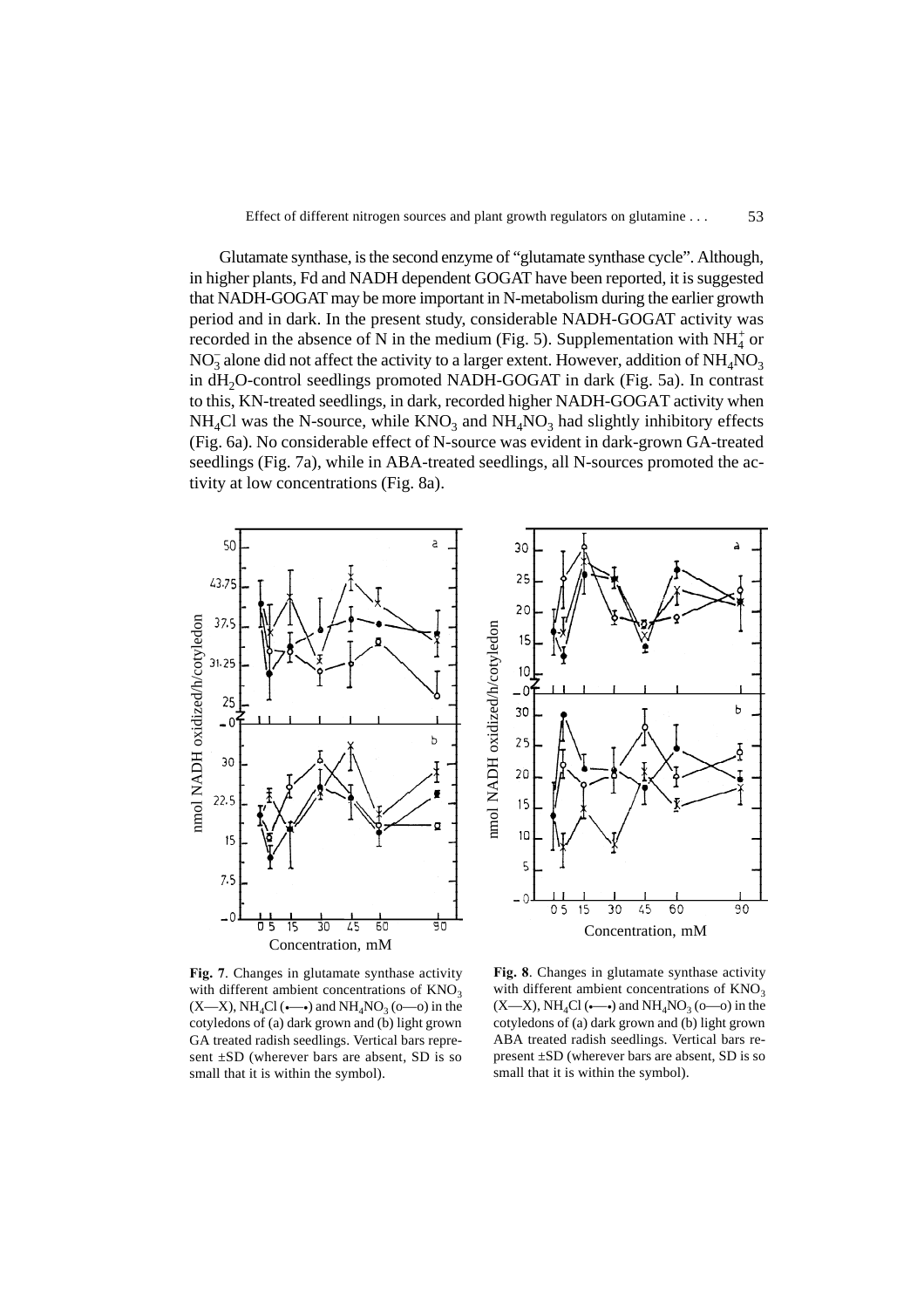Ch. R. Sood et al.

In light-grown seedlings, NADH- GOGAT activity was inhibited when compared to dark-grown seedlings. In dH<sub>2</sub>O-control seedlings, both  $\rm{KNO_3}$  and  $\rm{NH_4Cl}$  promoted NADH-GOGAT activity while  $NH_4NO_3$  showed inhibitory effects (Fig. 5b). In KN treatment, addition of  $\mathrm{NH}_4\mathrm{NO}_3$  inhibited NADH-GOGAT to some extent while in the other two N-sources no clear trend was discernible (Fig. 6b). As in dark grown seedlings, the effect of all the three N-sources was unclear in light grown GA treated seedlings (Fig. 7b). The activity of NADH-GOGAT was promoted by both  $NH_4\rm{NO_3}$  and  $NH<sub>4</sub>Cl$  in ABA-treated seedlings while,  $KNO<sub>3</sub>$  was effective only at higher concentrations (Fig. 8b). From the above mentioned changes in NADH-GOGAT activity no clear conclusions can be drawn. This may, perhaps, be due to the fact Fd-GOGAT activity was not studied and it is desirable that changes in Fd-GOGAT are also monitored. However, it appears that addition of  $\mathrm{NH}_4^+$  promoted NADH-GOGAT activity to some extent. Earlier work has also shown that  $NH<sub>4</sub><sup>+</sup>$  can induce the expression of NADH-GOGAT in maize seedlings (Handa et al., 1985), in the roots of alfalfa (Groat and Vance, 1982) and in the cotyledons of *Phaseolus vulgaris* (Leon et al.,1990).

## **References**

- Anderson, J. M., J. Done, 1977. Polarographic study of ammonia assimilation by isolated chloroplasts. Plant Physiol., 60, 504–508.
- Becker, T. W., M. Caboche, E. Carrayol, B. Hirel, 1992. Nucleotide sequence of a tobacco cDNA encoding plastidic glutamine rhythmicity in the expression of corresponding genes of tobacco and tomato. Plant Mol. Biol, 19, 367–379.
- Bloom, A. J., R. M. Caldwell, J. Finazzo, R. .L. Warner, J. Weissbart, 1989. Oxygen and carbon dioxide fluxes from barley shoots depend on nitrate assimilation. Plant Physiol., 91, 352–356.
- Bloom, A. J., S. S. Sukrapanna, R. L. Warner, 1992. Root respiration associated with ammonium and nitrate absorption and assimilation by barley. Plant Physiol., 99, 1294– 1301.
- Chen, F. L., J. V. Cullimore, 1988. Two isoenzymes of NADH-dependent glutamate synthase in root nodules of *Phaseolus vulgaris* L: Purification, properties and activity changes during nodule development. Plant Physiol., 88, 1411–1417.
- Coruzzi G. M. 1991. Molecular approaches to the study of amino acid biosynthesis in plants. Plant Sci., 74, 145–155.
- Doddema, A. H., G. P. Telkamp, 1979. Uptake of nitrate by mutants of *Arabidopsis thaliana,* disturbed in uptake or reduction of nitrate II Kinetics. Physiol. Plant., 45, 332–338.
- Groat, R. G., C. P. Vance, 1982. Root and nodule enzymes of ammonia assimilation in two plants-conditioned symbiotically ineffective genotypes of alfalfa *(Medicago sativa* L.). Plant Physiol., 69, 614–618.

54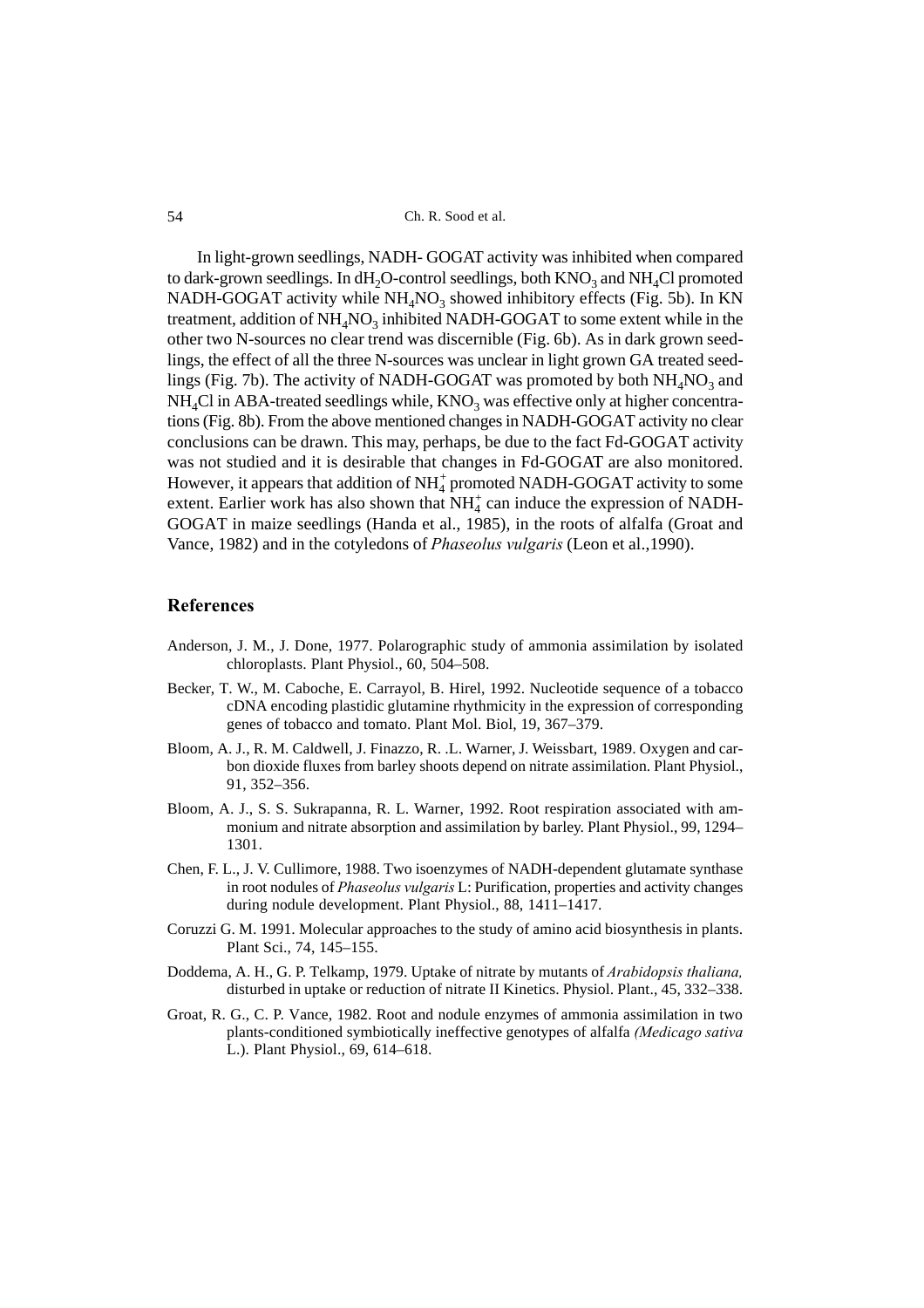55

- Handa, S., D. M. Huber, H. L. Warren, C. Y. Tsai, 1985. Nitrogen nutrition and N-assimilation in maize seedlings. Can. J. Plant Sci., 65, 87–93.
- Hayakawa, T., K. Kamachi, M. Oikawa, K. Ojima, Y. Yamaya, 1990. Response of glutamine synthetase and glutamate synthase isoforms to nitrogen sources in rice cultivars. Plant Cell Physiol., 31, 1071–1077.
- Hirel B., P. Gadal, 1981. Glutamine synthetase isoforms in pea leaves. Intracellular localization. Z. Pflanzenphysiol., 102, 315–319.
- Joy, K. W., 1988. Ammonia, glutamine and asparagine: a carbon-nitrogen interface. Can. J. Bot., 66, 2103–2109.
- Kendall, A. C., R. M. Wallsgrove, N. P. Hall, J. C. Turner, P. J. Lea, 1986. Carbon and nitrogen metabolism in barley *(Hordeum vulgare* L.) mutants lacking ferredoxin dependent glutamate synthase. Planta, 168, 316–323.
- Leon, E., P. de la Haba, J. M. Maldonado, 1990. Changes in the levels of enzymes involved in ammonia assimilation during the development of *Phaseolus vulgaris* seedlings. Effects of exogenous ammonia. Physiol. Plant., 80, 20–26.
- McComark, O. K., K. J. F. Famden, M. J. Boland, 1982. Purification and properties of glutamine synthetase from the plant cytosol fraction of Lupin nodules. Arch. Biochem. Biophys., 218, 561–571.
- Miflin, B. J., P. J. Lea, 1976. The pathway of nitrogen assimilation in plants. Phytochemistry,15, 873–855.
- Miflin, B. J., P. J. Lea, 1982. Ammonia assimilation and amino acid metabolism, In: Encyclopedia of Plant Physiology. New Series, Eds. D. Boulter, B. Parthier, Vol. 14a, Springer-Verlag, Berlin, 5–64.
- Preiss, J., N. Robinson, S. Spilatro, K. McNamara, 1985. Starch biosynthesis and its regulation, In: Regulation of Carbon Partitioning in Photosynthetic Tissue, Ed. R. L Heldt, Waverly Press, Baltimore, MD, 140–172.
- Redinbaugh, M. G., W. H. Campbell, 1993. Glutamine synthetase and ferredoxin-dependent glutamate synthase expression in the maize (*Zea mays*) root primary response to nitrate. Plant Physiol., 101, 1249–1255.
- Rhodes, D., L. Deal, P. Hawroth, G. C. Jamieson, C. C. Reuter, M. C. Ericson, 1986a. Amino acid metabolism of *Lemna minor* L. I Responses to methionine sulphoximine. Plant Physiol., 82, 1057–1062.
- Rhodes, D., S. Handa, R. A. Bressan, 1986b. Metabolic changes associated with adaptation of plant cells to water stress. Plant Physiol., 82, 890–893.
- Sakakibara, H., M. Watanabe, T. Haset, T. Sugiyama, 1992. Molecular cloning and characterization of complementary DNA encoding ferredoxin dependent glutamate synthase in maize leaf. J. Biol. Chem., 266, 2028–2035.
- Sood , C. R., S. V. Chanda, Y. D. Singh, 2000. Nitrate reductase activity as affected by phytohormones and different nitrogen sources. Acta Physiol. Plant., 22, 477–482.